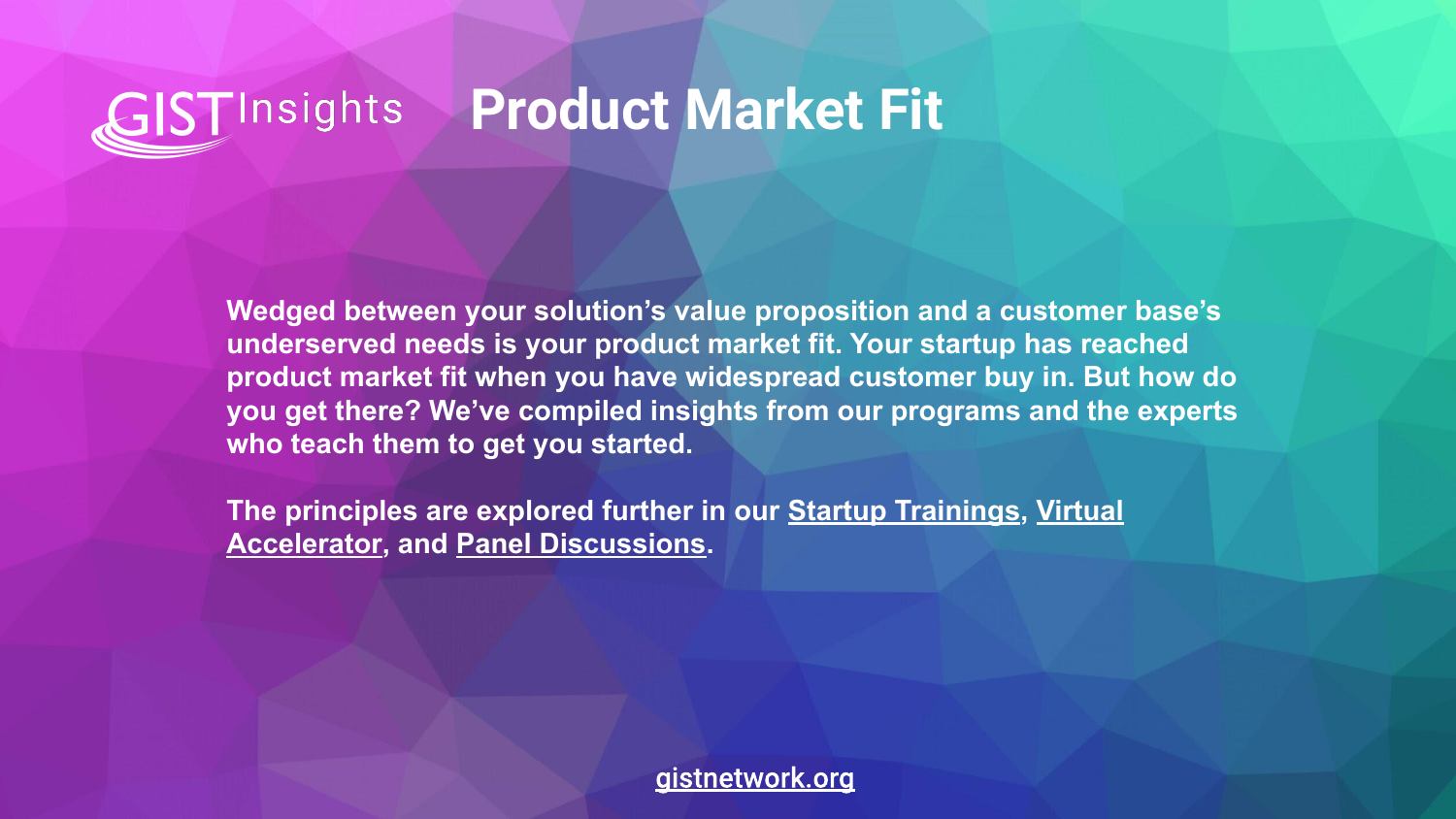

## **Insights from GIST Instructors & Partners**

"Who are these customers? Do they want what you're offering? It's more than do they have a problem that could be theoretically solved -- Does your proposed product actually solve that problem and are they willing to pay you for it?...While we call it 'product market fit', it's really all about exploring can you find that match where they'll want to pay for what you have, and if there's a business that can fall out of that."

> Donna Harris Co-Founder of 1776 **Excerpt from: GIST TechConnect: Product Market Fit**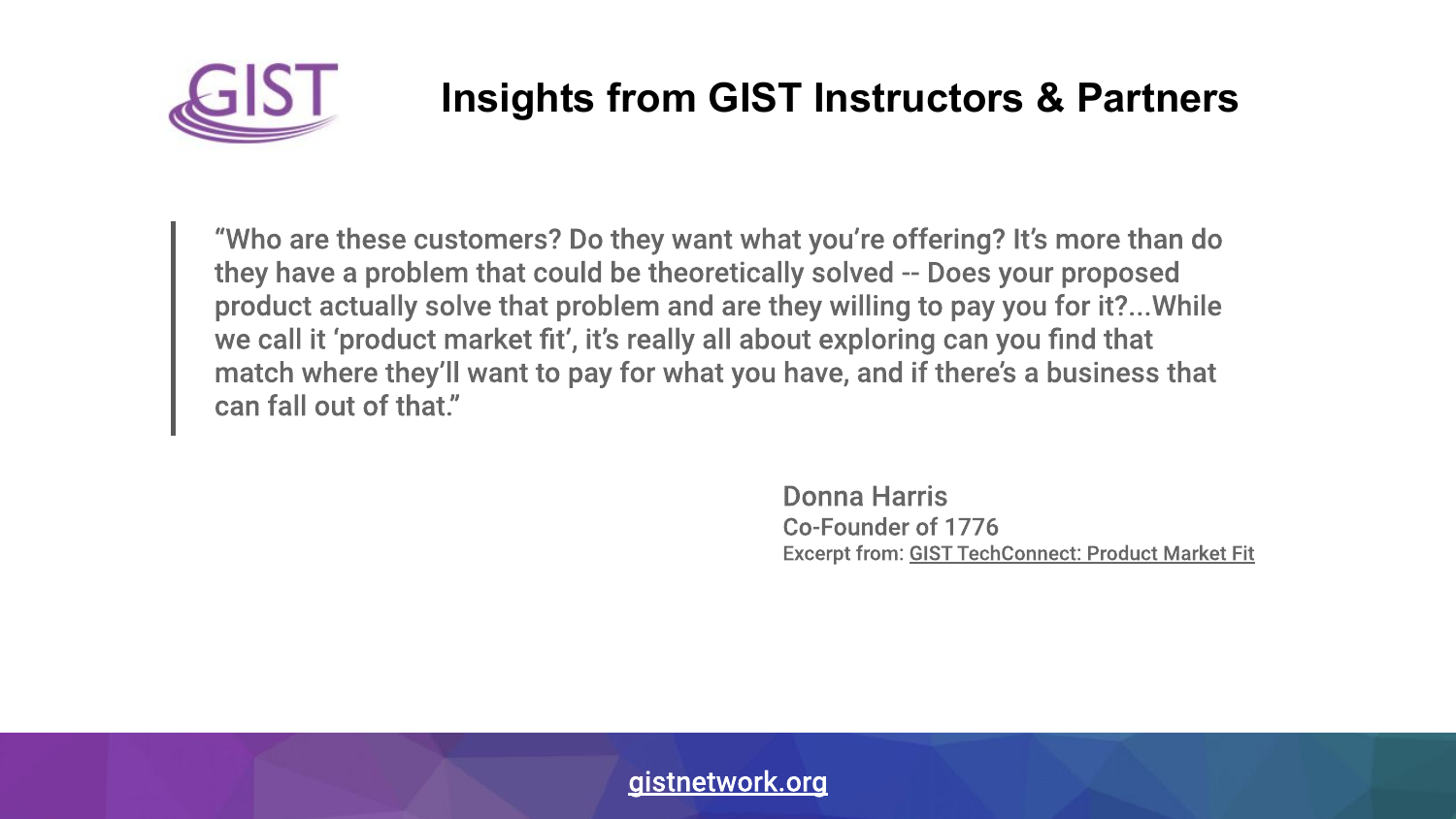

# **Product Market Fit**

#### **Understand what Product Market Fit is.**

Product/market fit means being in a good market with a product that can satisfy that market.

#### [Dive deeper](https://medium.com/evergreen-business-weekly/product-market-fit-what-it-really-means-how-to-measure-it-and-where-to-find-it-70e746be907b)

#### **Talk to your target customers.**

You can make guesses about what your target customers need, but you won't know for sure until you talk to them! Talk to as many target customers as you can. Make sure to ask open-ended, unbiased questions.

#### [Dive deeper](https://venturewell.org/customer-interviews/)

#### **Identify your target customer segments.**

Look at your market and hypothesize who would buy your product. Be as specific as possible.

#### [Dive deeper](https://medium.com/swlh/how-to-find-a-target-market-for-startups-5a885fb374ba)

### **Repeat as needed.**

Finding your product market fit is an iterative process. As you learn more from your target customers, refine your product...then go out and interview more target customers!

[Dive deeper](https://kromatic.com/blog/how-do-i-know-when-im-done-with-customer-discovery/)